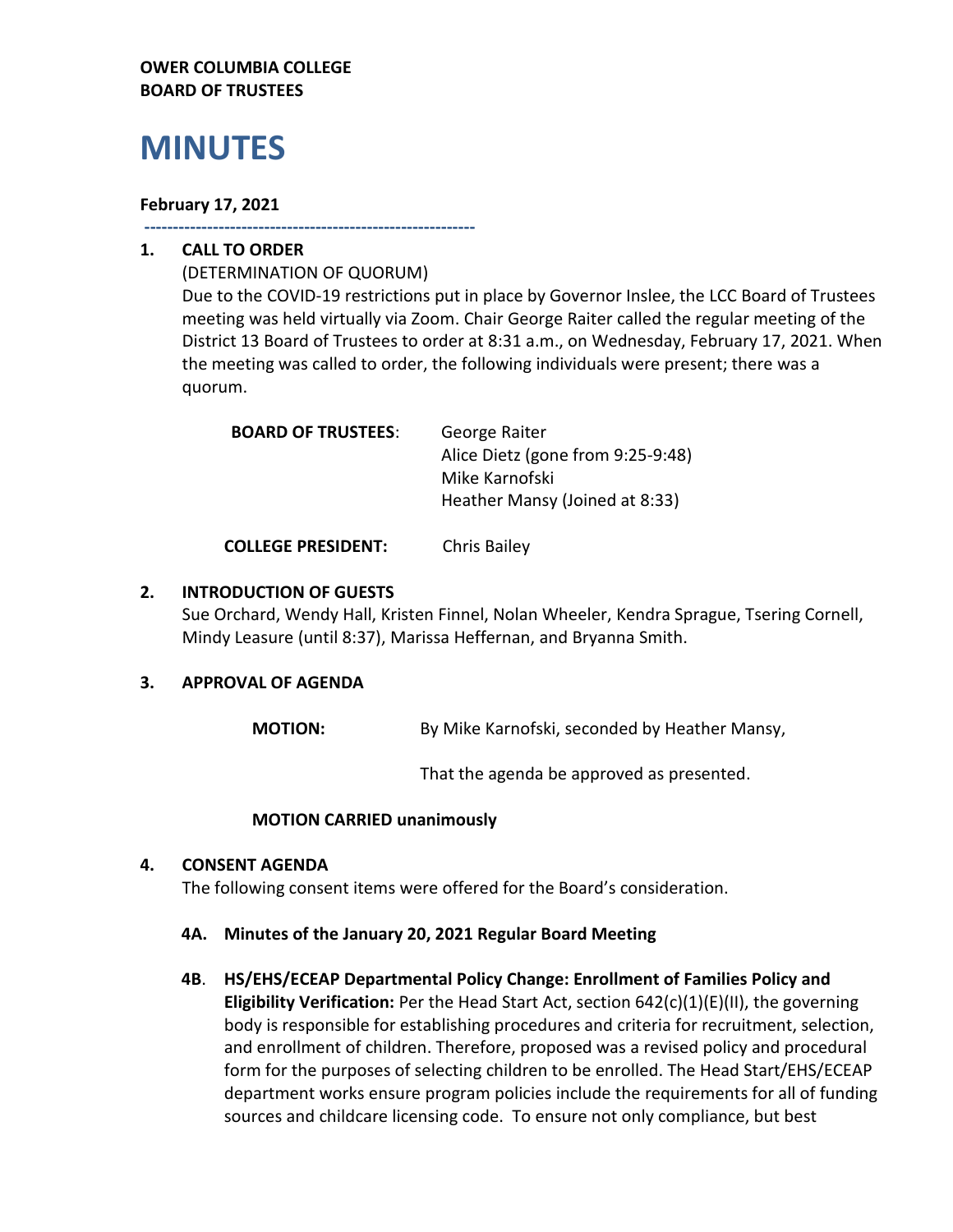practice, the program sets policy and procedures based on the most stringent requirements.

**4C**. **HS/EHS/ECEAP Annual Self-Assessment Action Plan:** Annually, the program conducts a self-assessment to inform program planning and continuous quality improvement. The assessment includes strengths and areas for improvement. Specifics regarding the improvement areas are included the in the action plan. Staff, parents, and program leadership participate in the self-assessment.

**MOTION:** By Alice Dietz, seconded by Mike Karnofski,

That the consent agenda be approved as presented.

# **MOTION CARRIED unanimously.**

# **5. COLLEGE INPUT**

**5A.President's Report –** President Chris Bailey shared that state full time equivalent (FTE) enrollment is down about 19.5% for winter quarter and 18% overall. The Running Start program, however, is up 3 FTEs. Application rates are down 25% from last year. Next, President Bailey asked each vice president to report on their respective areas. Vice President of Instruction, Kristen Finnel

- $\checkmark$  Faculty and staff have been incredibly flexible trying to maneuver around the impact of COVID while trying to meet the needs of our students, families and children
- $\checkmark$  Head Start remains mostly remote, but the ELC is held in-person 5 days per week
- $\checkmark$  Deans are working with departments to plan and prepare for fall quarter
- $\checkmark$  \$65,882 was received from Hospital Employee Education Training (HEET) grant
	- o Will be used to purchase a new infant simulation trainer and virtual simulation training for the nursing program

Vice President of Administrative Services - Nolan Wheeler

- $\checkmark$  The college emergency team completed 80 intakes in January and had 18 confirmed cases of COVID-19
- $\checkmark$  Students have expressed concern with the fitness center fee, so the ASLCC has offered to pay the fee for Spring Quarter on behalf of the students
- $\checkmark$  Athletic teams have moved from the red phase to the yellow phase
	- o Practices now allow 10 athletes (from 6)
- $\checkmark$  Now that the county is in phase two, more fine arts courses can be moved to a hybrid environment

Vice President of Student Services, Sue Orchard

- $\checkmark$  LCC received the second round of the higher education emergency relief fund and, once announced, many requests were quickly received
	- $\circ$  As of 2/16, 177 applications have been received for funding, with a total of \$326,657 requested
	- $\circ$  To date, 121 awards have been determined, for a total of \$190,072. The average award is \$1,570, and the maximum award is \$2,000.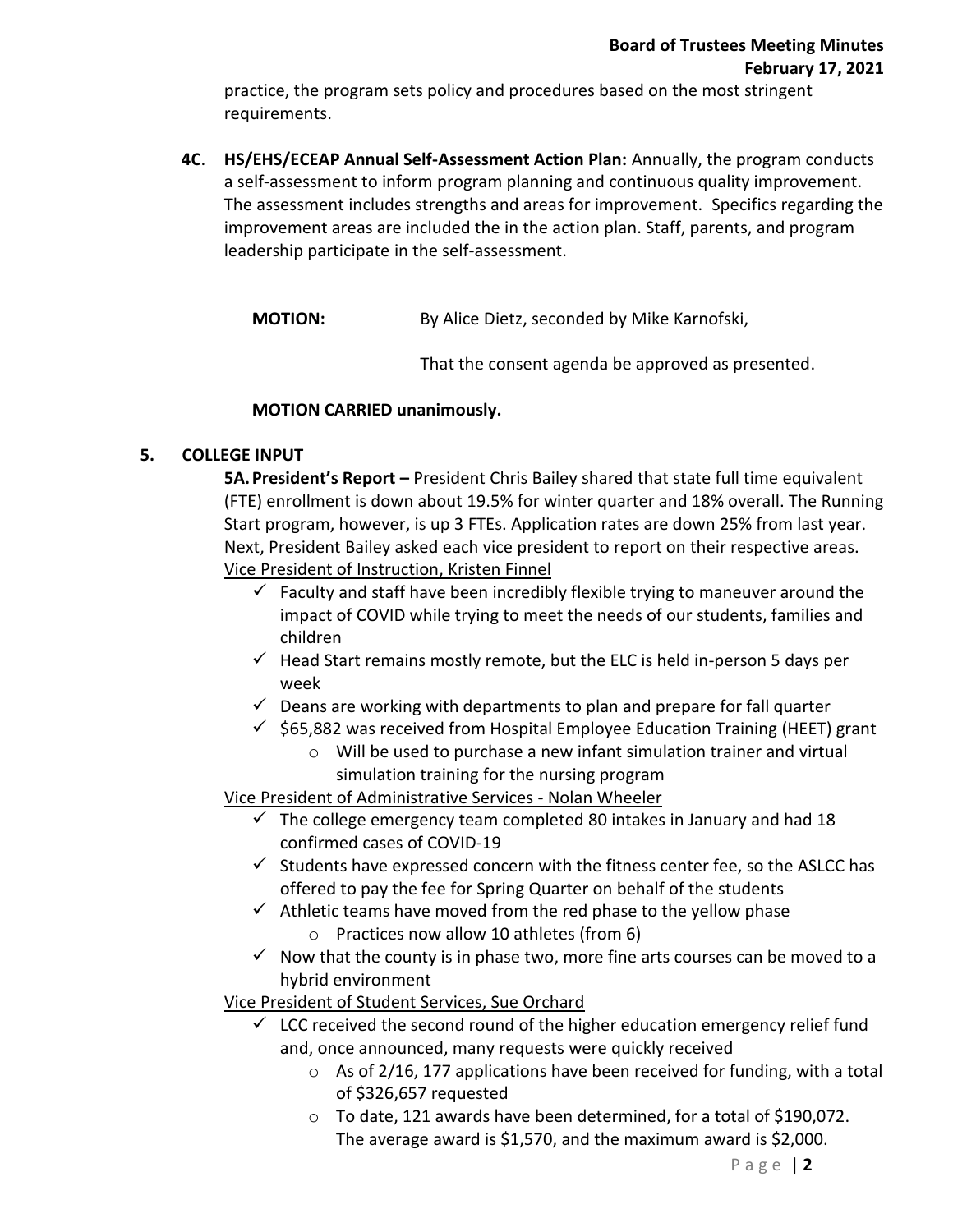# **Board of Trustees Meeting Minutes February 17, 2021**

Awards are still waiting to be processed by Financial Aid before they can be disbursed.

- o A majority of requests are living expenses such as housing, utilities, food, and other basic needs. Most requests are due to a loss of employment or lack of work due to COVID.
- o Out of the current requests, no student has requested funds for tuition, books, or other institutional fees. However, considering the timeframe in the quarter (week 6/7), this is likely to change with requests as students enroll for spring quarter.
- $\circ$  Students can choose to have funds applied directly to their accounts, which is unique to this round of funding
- $\checkmark$  Commencement is set for Friday, June 18 and will be virtual
	- o The commencement planning committee has been meeting since December and includes several students in the planning process

Vice President of Effectiveness and College Relations, Wendy Hall

- $\checkmark$  Things are going a lot more smoothly with ctcLink at this time
- $\checkmark$  Half of Washington colleges are now live in the ctclink system
- $\checkmark$  The implementation of the online admission application was successful
- $\checkmark$  ctcLink has helped people work remotely

Vice President of Foundation, HR & Legal Affairs, Kendra Sprague

- $\checkmark$  The virtual athletic excellence hall of fame will be available to watch on the athletics YouTube channel this Thursday
- $\checkmark$  The annual giving committee has reached out to local businesses to coordinate a silent raffle that will be occurring in downtown Longview
	- o The full list of participating businesses is available on the athletic and foundation Facebook pages
- $\checkmark$  The TDN is launching the "Students in Need" campaign in March and it will run through the end of April
- $\checkmark$  The foundation is working to conduct donor relations in high touch ways, even in a virtual environment
	- o Trying to be creative to keep donors connected to LCC and mission

**5B. LCCFAHE Report** – LCCFAHE Union President Brad Benjamin submitted a written report that was read by President Chris Bailey. The report read as follows. "The LCC faculty continue to engage students with creative strategies to ensure student success. We are trying to reach the students who are not succeeding through Academic Early Warning. We are accommodating students that have been impacted by COVID, the weather, power outages, technology issues and other various issues by being as flexible as possible with students on a case-by-case basis. I am incredibly proud of the tremendous work faculty continue to do in and out of the classroom to ensure students get an authentic college experience. The Fighting Smelt Speech and debate team has adapted remarkably well to online competition. LCC students have now participated in nine virtual forensics tournaments over the course of the academic year. The Smelt were honored as a Division III Gold Medal Program in the Northwest Forensics Conference, making LCC co-conference champions for the second year running. The team is now setting its sights on larger aspirations and is preparing for a series of highly competitive national tournaments. Ann Williamson is serving on a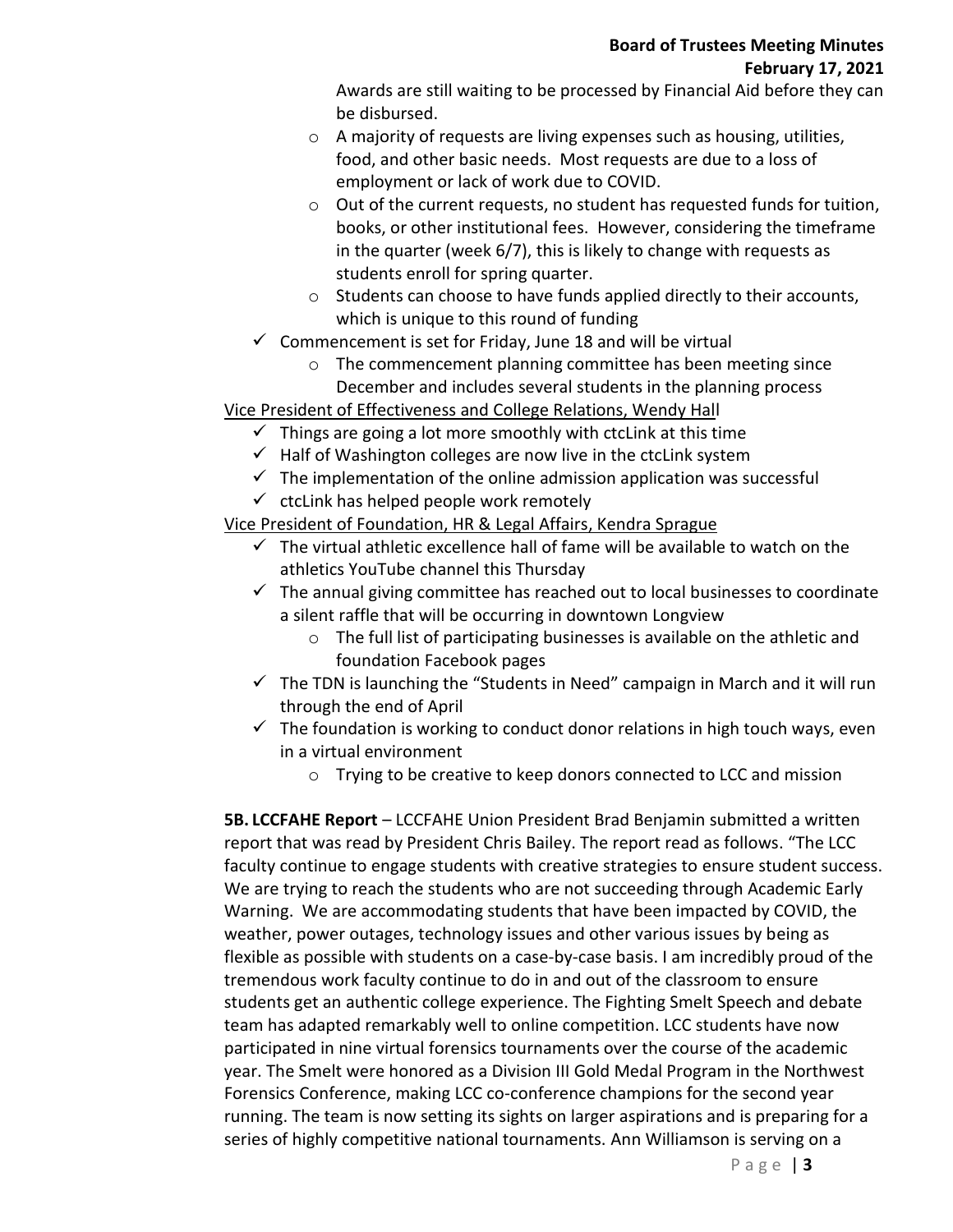# **Board of Trustees Meeting Minutes February 17, 2021**

Professional Educators Standards Board Teacher Preparation program review team. We are reviewing Yakama Valley's program for permanent approval. She believes that this will help us get ready for our August review. The Math Department and BEdA are being recognized by the state board in aligning math between the two departments. The Math Department also continues to work on finalizing more accurate placement measures and their curriculum to ensure that LCC can meet the benchmarks for student's attaining college level math in their first year at the college. The BAS in Organizational Leadership was approved by the State Board. Faculty are volunteering to host events at both the regional and statewide Science Olympiad which will be held via ZOOM. ELC students are placed in face-to-face classrooms giving them the necessary skills to either work for a preschool or daycare or possibly progress to our BASTE program. IT students continue to receive tickets daily for the tech check they provide to all LCC students. This quarter, the Act One Drama Club has four projects we are working on that will happen over the course of the term. Lastly, the LCC faculty are excited to join the March Board Meeting to welcome the faculty that will be granted tenure this academic year. This group is amazing and has some remarkably innovative and collaborative members joining the LCC family. I hope you are well, safe, and warm! Brad Benjamin, LCCFAHE President."

**5C. Head Start/ECEAP Written Report** – A written report was submitted to the board and no members had any questions.

# **6. INSTITUTIONAL MONITORING**

**6A. Transfer Monitoring Written Report** –As per board request, the Transfer Monitoring Report was provided to the board in written format. Vice President Wendy Hall mentioned that some new information was added as a result of the Guided Pathways Initiative.

**MOTION:** By Alice Dietz, seconded by Mike Karnofski,

That the updated mission fulfillment and stretch goals identified in the report be approved as presented.

#### **MOTION CARRIED unanimously.**

#### **7. BOARD BUSINESS/INFORMATION ITEMS**

- **7A. Workshop Nomination of Board Officers for 2021-22** Per policy governance, the Board annually nominates officers in February. Elections take place as the last item of Board business during the regular March meeting.
	- **MOTION:** By Heather Mansy, seconded George Raiter,

That Alice Dietz be nominated for board chair and Mike Karnofski be nominated for board vice chair.

#### **MOTION CARRIED unanimously.**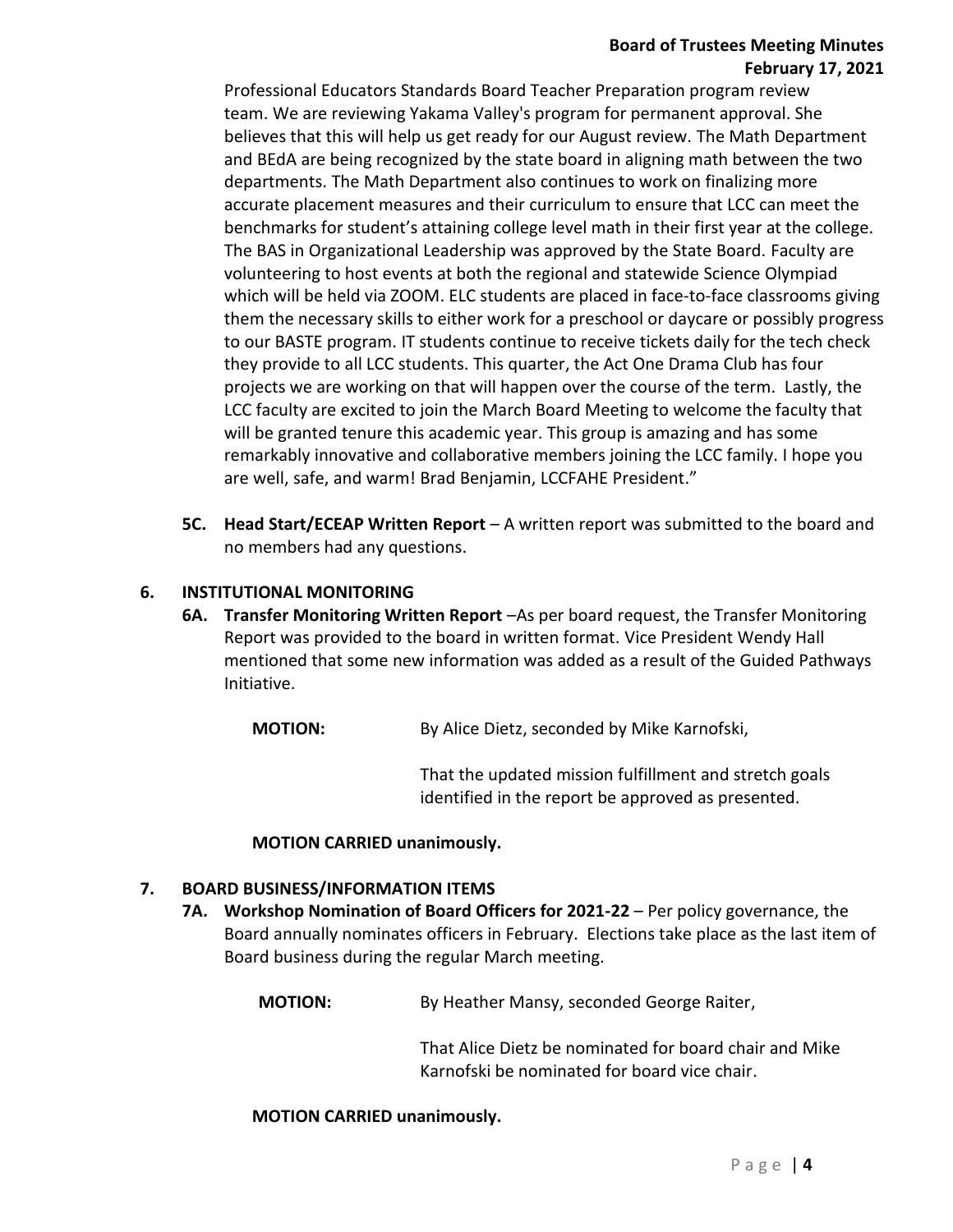#### **8. PUBLIC COMMENT** – None

#### **9. BOARD WORKSHOP: ANNUAL PLANNING SESSION**

- **9A. Review Budget Parameters and Priorities (per PG section 2-5), including a budget forecast for 2021-22** – Vice President Nolan Wheeler discussed the current financial position of the college. Nolan mentioned that action was taken anticipating a financial cut and no cut has come yet. Therefore, LCC is likely well suited to not have to take any mid-year cuts. However, LCC used GEERS funding to backfill operating budget and that funding will not be offered next year, which is something to keep an eye on. Revenues to date are higher than expenses to date, despite COVID. At this time, Nolan is unable to provide a draft of next year's budget due to invoicing issue in ctcLink. This information will be provided to the board at a later date. Nolan also shared that, in the past, it was not allowed to reimburse lost expenses with CARES funding, but it may be allowed with the second round of CARES funding.
- **9B. Proposed Changes to Institutional Effectiveness Framework (KPIs and Core Themes)**  – Vice President Wendy Hall explained that a modest update to KPI structure is being proposed to bring Lower Columbia College into better alignment with national trends, accreditation changes and Guided Pathways. The number of monitoring reports will remain the same and the number of KPIs will increase by one. The language around Core Themes will be taken out and will instead be focused on the student lifecycle. Wendy mentioned that the plainer language used, the more helpful reports can be.

**MOTION:** By Heather Mansy, seconded by Mike Karnofski,

That the proposed changes to Institutional Effectiveness Framework (KPIs and Core Themes) be approved as presented.

#### **MOTION CARRIED unanimously.**

- **9C. Review College Mission (Per PG section 2-5)** –Board Policy recommends review of the College Mission statement annually. After review, the board members had no recommended changes.
- **9D. Review Draft Annual Priorities for 2021-22** –Vice President Wendy Hall explained that planning meetings for drafting the annual priorities are held with five teams of people consisting of about 135 members. Members are diverse and include faculty, staff, cabinet members, etc. After recommendations from all members and extensive note taking, a draft of annual priorities is created. The draft created from the planning meetings was reviewed by the Executive Leadership Team and is now being presented to the board. This is a preliminary draft that will go out for campus comment next and will be brought back to the board for approval in July.

#### **10. EXECUTIVE SESSION** – None

**11. ADJOURN EXECUTIVE SESSION** – N/A